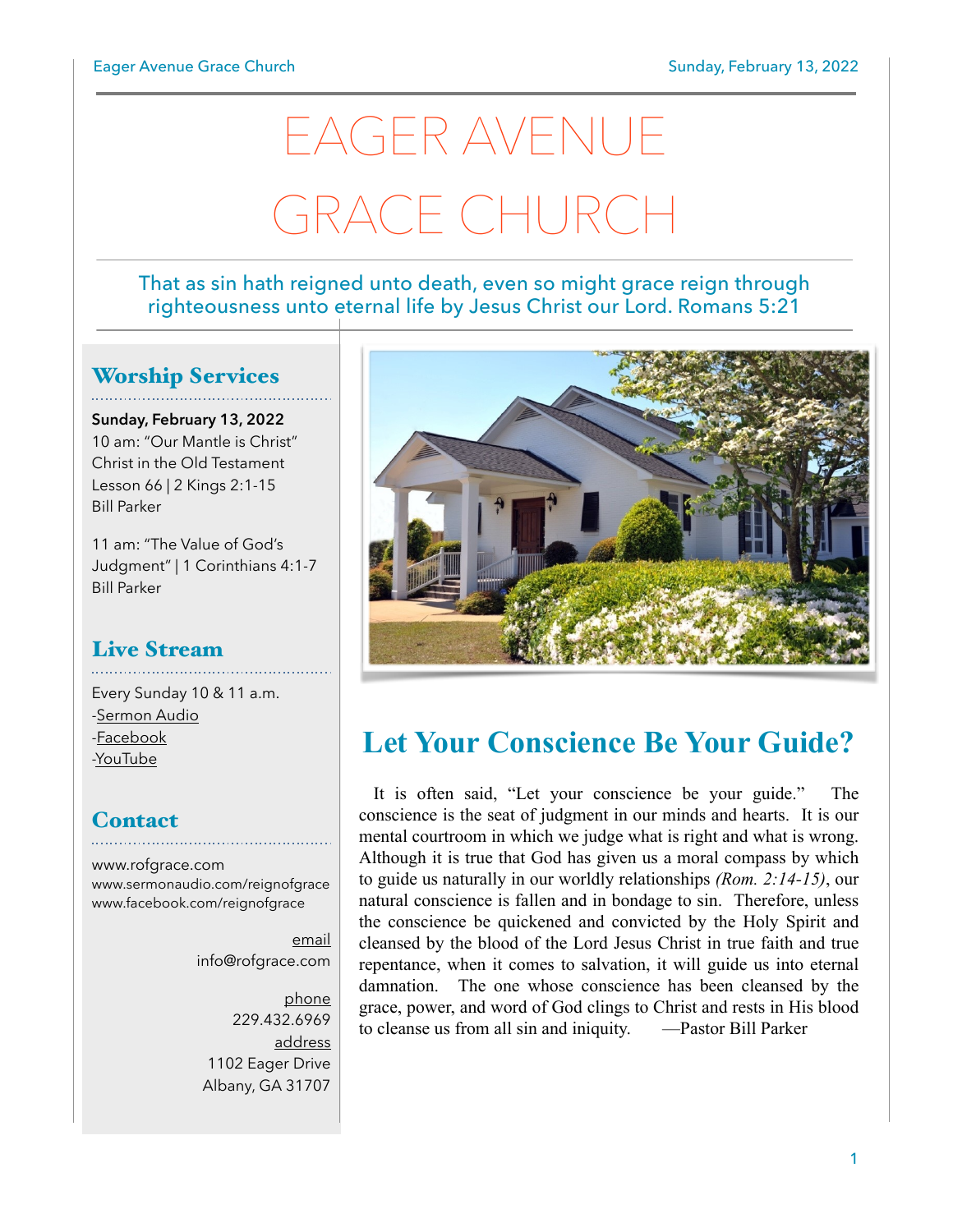## In the Place of Self

 In the place of self the believer gets the Son of God. Christ fills us, occupies us, engrosses us henceforth. He is all to us what self was before. He takes the place of self in everything from first to last, great or small. He is the substitute for self in the matter of our standing before God. As the first thing the Holy Spirit does is to set aside self in the matter of justification and acceptance, so His next is to present to us the Son of God as the true ground of our acceptance. We no longer seek to be justified by self in any sense or on account of anything done to self, on account of ammended self or improved self or mortified self, but solely on account of our Lord Jesus Christ, Who died for us and Who rose again. And in this Son of God, Whom we take as a substitute for self, we find an object worth living for, someone we can carry through every part of our life and into every region of our life. —Horatius Bonar

## Christ, the Mediator

 God, apart from Christ, is an angry, offended Sovereign. Unless we behold Him in and through Christ, the Mediator, the terrors of His Majesty would overwhelm us. We dare not approach the Father except in Christ because of our sins. We first fasten our eyes upon Christ, then upon the Father. If Christ does not bear our guilt and reconcile us unto God, we perish! Before any man can think to stand before the face of God's justice or be admitted to the secret chamber of God's mercy or partake of the riches of His grace, he must look to the Mediator, Christ Jesus. The Stephen Charnock and Stephen Charnock

The moment a sinner is brought to believe in the Lord Jesus Christ, he stands within his own conscience uncondemned; for the righteousness of Christ is his – Christ's perfect obedience unto death has been imputed to him. This is the essence and foundation of the new heart created within him by God the Holy Spirit and from which true godliness proceeds. —Copied

## The Lord's Salvation is Not a Mixture of Grace and Works

 My friends, do you love to hear Christ lifted up and exalted as your all and in all? If you do, you are willing to be made less than nothing and vanity in yourselves. Professors of religion, generally, do not like to be thus humbled; they love to have something to do, in whole or in part, to recommend themselves to God. But the Lord's salvation is not a mixture of grace and works. It is of free and sovereign grace, and received by faith alone, which is the gift of God. It is *"not of works, lest any man should boast" (Ephesians 2:9)*. The Lord alone be exalted as the Alpha and Omega, the beginning and the ending, the first and the last in the salvation of His people.  $\blacksquare$  -John Kershaw

*"Look up, and lift up your heads; for your redemption draweth nigh." (Luke 21:28)* The time of Christ's second coming approaches, and it befits His disciples to think of that event and diligently prepare for it. But if we do not witness the descent of our Lord in the clouds, death will soon come and usher us into His presence; and before that we may be exposed to many and painful troubles, so that the direction given by our Lord to us as His disciples may be just suitable, "Then look up!" We are entering upon a new year. We shall have new toils, new trials, new temptations, and new troubles. But whenever they come, let us "look up!" Look not upon or within ourselves, but upon Christ, the Author and Finisher of our faith. Look not to others for wisdom, understanding, peace, and comfort, but to His Word, for all these blessings come in believing and resting in Him. LOOK UP! —Copied